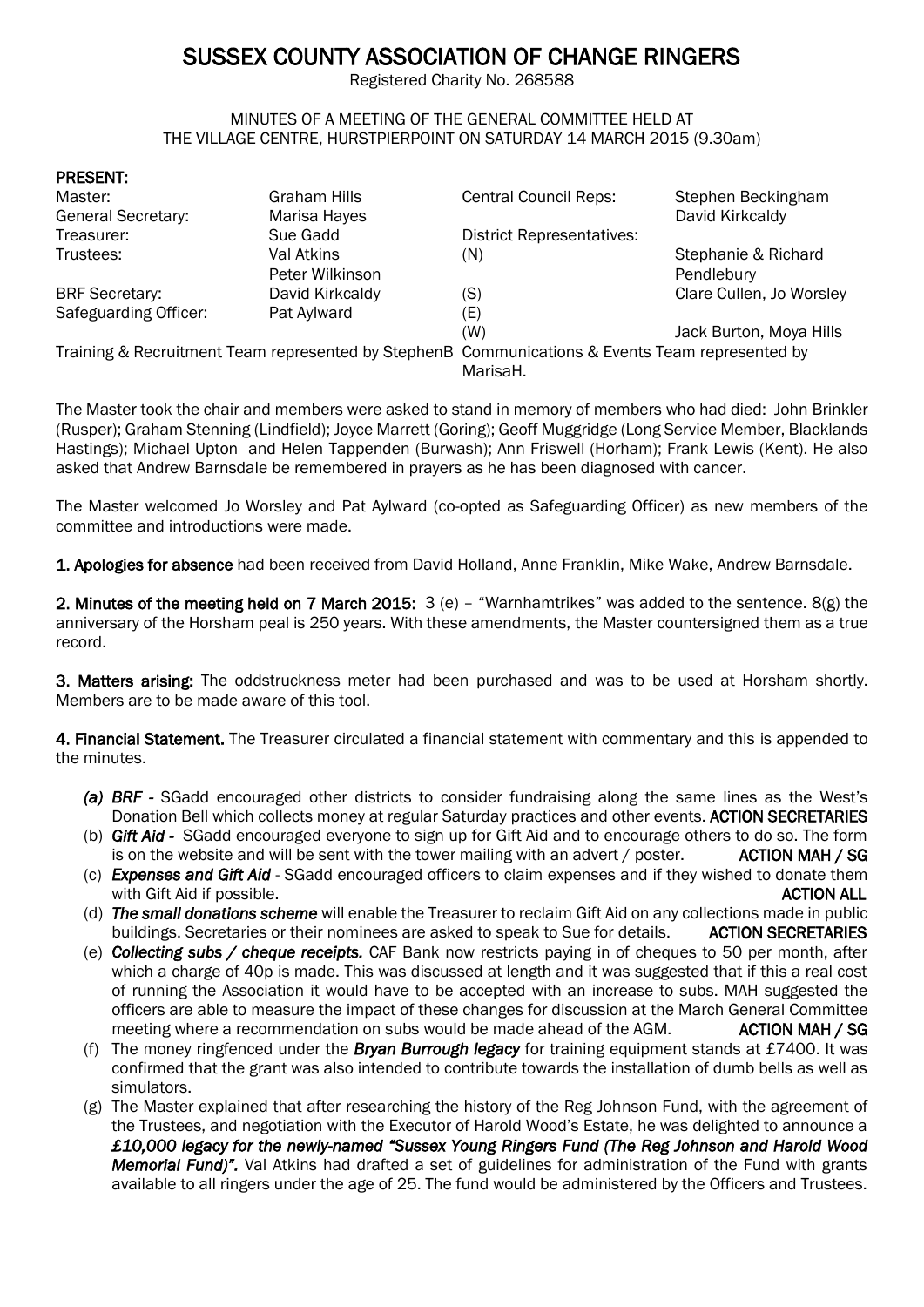# 5. Updates

# BRF

- (a) *Commitments*  DavidK advised that the promised grant for Westham would be payable in December when the bells are returned to the tower ready for Christmas ringing. The grant for Lindfield was part of a longer term fundraising scheme.
- (b) *Fundraising*  David K suggested that now was the right time to focus on fundraising for BRF by perhaps challenging towers to raise £50-100 through their own event, coffee morning, etc. Geoff Rix had suggested at the AGM that a 100 or 500 club be explored but it needed the right person to set this up and promote. All were asked to consider BRF fundraising at the ADMs, raising the profile of the BRF amongst members, and perhaps finding someone to run a Lottery-style club. ACTION DavidK / MAH to look at producing a something for the tower mailing.
- (c) There was a suggestion that the *structure of subscriptions* could be reviewed, with a portion of subs going directly to BRF. To put on agenda for ADMs and March General Committee ACTION ALL
- (d) DavidK suggested the need to arrange a *bell maintenance session* in the new year and will advise of a date. All were asked to think of towers needing any extra support in this area. Action DK / ALL
- (e) DavidK reported that *Faculty Jurisdiction Rule* come into force in 2016 and includes a set of "De Minimus Rules" which lists the works which a tower can carry out without an Archbishops Certificate or faculty.

# Training & Recruitment

- (f) StephenB reported that since the last meeting, *Sussex Young Ringers* performed extremely well at the RWNYC at Oxford, achieving a joint  $2^{nd}$  place. Congratulations and thanks to all involved in the team.
- (g) The Sussex team came 5th out of 6 teams at the *Essex Trophy.*
- (h) Sussex hopes to be drawn for the *Tewkesbury Shield 2016* and SB plans a *regular 10-bell practice* which will be run through invitation to extend the potential pot of 10-bell ringers for these competitions.
- (i) The *ringing up and down workshop* at Chailey was well attended with 7 students
- (j) The *minor workshop* had been cancelled
- (k) The *ringing course* delivered 21 students across 4 courses with thanks to Anne Franklin, Mary Burr and Sue Gadd for organising and the tutors and helpers. Feedback given from the meeting would be taken to the Training Team meeting on Friday 20 November. ACTION SB / SG / GH
- (l) There is to be a *survey of ringers* -both online and postal which will help guide future planning. ACTION SB
- (m) The team is now focusing on a few *more half day workshops*. The next on *30 Jan* covering call changes and conducting. More details to follow. ACTION TRAINING TEAM
- (n) Recruitment will be high on the next agenda where new initiatives might be considered. DavidK mentioned that Shipley would be holding a two-day summer recruitment drive in 2016. He also stressed the importance of understanding how a potential new recruit or learner feels about entering the church the ringing environment, etc. The contract of the contract of the contract of the contract of the contract of the contract of the contract of the contract of the contract of the contract of the contract of the contract of the

# **Safeguarding**

- (o) Pat Aylward had agreed to be co-opted to the role as a temporary measure and would be happy to hand over the role if anyone else comes forward. ACTION SECRETARIES AT ADMs
- (p) PA reported that the Association has a robust set of guidelines and that there was still work to be done where there are towers with juniors and it appears no DBS-checked ringers. StephP asked that "vulnerable adults" should also be referred to more overtly within our documentation.
- (q) PA intends to liaise with Kim Nash at the Church House where she feels that ringers are perhaps being overlooked by the Parish Safeguarding Officer. ACTION PA and the Control of the Parish Safeguarding Officer.
- (r) MAH reminded everyone that we only ask for DBS dates as an awareness raising tool to encourage at least one person in each tower to have the appropriate checks.
- (s) PA also reminded everyone that there must be two people present at all times when teaching children, young people and vulnerable adults. This was for the protection of ourselves as much as the individuals to avoid the opportunity for any accusations to be made. PA to draft a circular to towers. ACTION PA

# Communications & Events

- (t) The group had not met since it was reformed at the AGM. There had been some volunteers and it was suggested that an open meeting be advertised and plans developed from there. *Saturday 30 January* was suggested. MAH to take forward with venue and ringing offered.
- (u) DavidK reported that the distribution of *Soundbow* as still an issue and appreciated any help. ACTION ALL
- (v) The *South of England Show* had been a fun event and excellent PR as always. There had been donations to the value of £18.